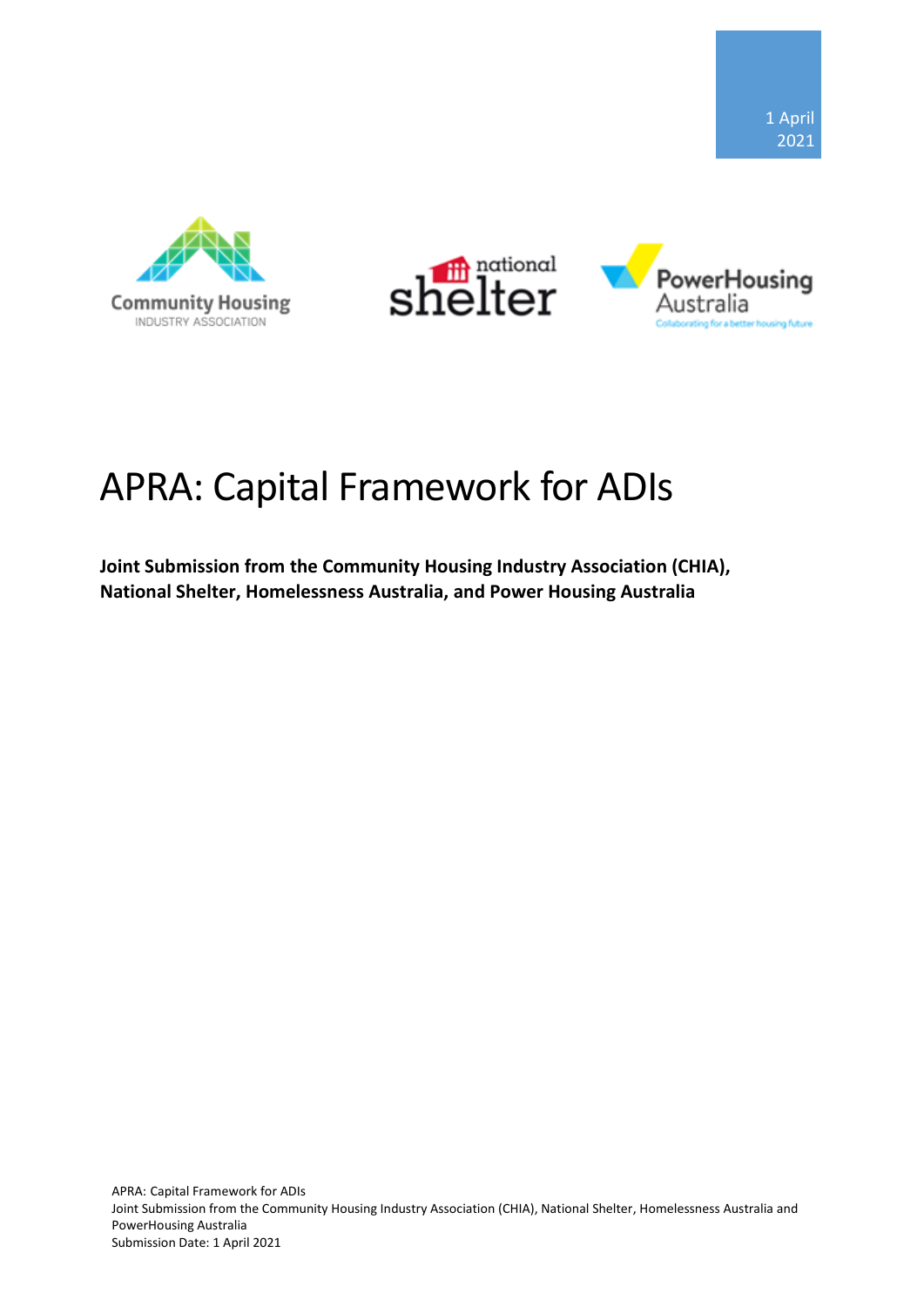# **Revision to the Capital Framework for Authorised Deposit Taking Institutions**

**A submission from the Not for Profit Registered Housing Industry**

#### **Summary**

The Not-For-Profit (NFP) registered community housing sector has had a long-term critical role within Australian society and economy, addressing housing industry market failure and meeting public policy outcomes.

Ongoing access to competitive terms of capital investment are critical to the NFP community housing sector being able to deliver new homes into the future.

This document builds on the arguments made in our first submission and responds to comments made by APRA to the earlier consultation. We respectfully suggest that the specific characteristics that distinguish the community housing sector from the commercial real estate industry seem not to have been fully appreciated.

Our concern remains that APRA's capital framework proposals have a potential negative impact on the sector and its mission. APRA's proposals to take a commercial approach to risk weightings for the NFP sector does not reflect the low-risk nature of our business model or the regulatory and performance frameworks that provide significant oversight of community housing providers' operations.

We note APRA proposed to move IPRE exposures off the supervisory slotting approach and allow IRB ADIs to use internal models for this asset class. Any signalling that APRA places on the sector will be critical to how the pricing will land with banks and lending.

The sector's performance during the past year demonstrates our resilience and low risk. Unlike the private rental sector, our vacancy rates remained very low and rental incomes are robust. The vacancy rates experienced in NFP Community Housing Sector Providers are lower than private rentals in general due to the level of demand and efficiency in keeping residences occupied, which reduces risks in losses associated with vacancy periods often experienced in private rents and even in public housing. It is also a testament to the management practices of which NFP Community Housing Sector Providers are dedicated to ensuring housing options for low-income households are met to the extent possible.

APRA could take further assurance that the community housing sector has been recognised as a long term 'partner' by State and Federal Governments as well as the National Housing Finance and Investment Corporation (NHFIC). It is unlikely that the Federal government would agree to guarantee 12 year bonds if it believed there was a risk of default. Or that State Governments would be extending contracts from three to 20 years in any absence of confidence that the Community Housing Sector are financially viable long term.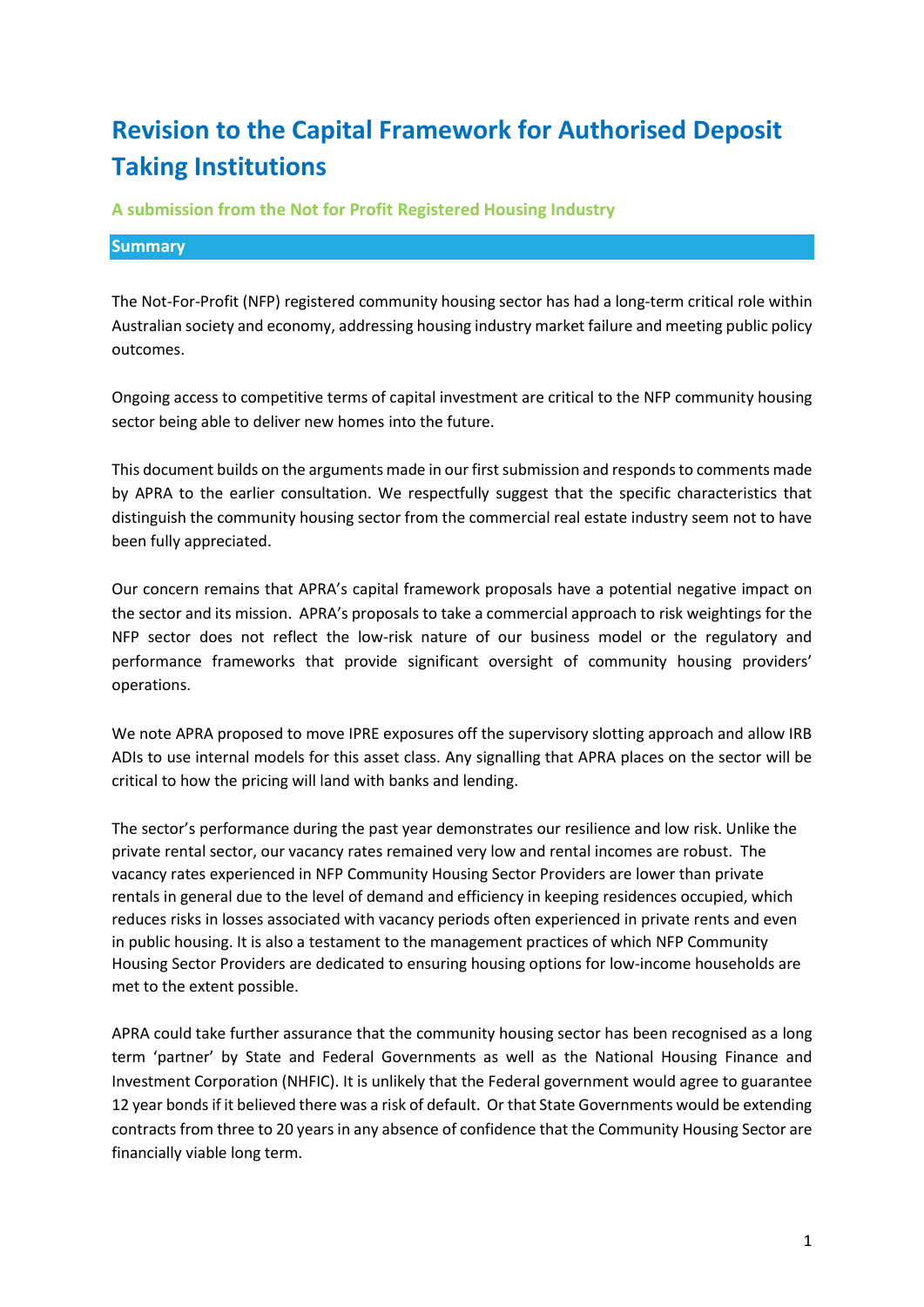Assigning the NFP sector within the more volatile and largely commercial property settings, would suggest that both the National Regulatory System for Community Housing (NRSCH) and ACNC registration do not offer protections against organisational failure. This could send an inaccurate signal to potential investors. Further, it would again be working against the policy outcomes sought by the Commonwealth and State Governments.

The implications from attributing volatile property investment characteristics to a long term, stable, and mission driven community infrastructure portfolio need to be fully thought through. We appreciate that APRA believe that there might not be any adverse consequences from the proposed treatment, but it is not clear that this will be the case.

The sector requests that APRA re -examines its current proposed classification recognising this is a regulated sector that focuses on providing long term secure homes. It is not a business model that seeks to make gains through capital gains on property investment.

Finally, the sector is growing and continues to explore additional ways in which it can provide new housing options for low to middle income earners. The availability of a broad range of well-priced finance options is critical to the success of increasing housing options for the many Australians without access to safe and secure homes.

In summary:

- 1. There should be no negative impact on the NFP Community Housing Sector Providers from the arrangement APRA puts in place.
- 2. Either a NFP Community Housing Sector Providers exemption or an APRA classification should be determined that has the effect of placing NFP residential housing into the "Standard" residential mortgage categorisation for risk-weights or other like sectors such as aged care. (Alongside the owner-occupiers P&I category)

Our organisations will arrange a meeting to further discuss and explain our submissions.

### **Context**

This submission is focused entirely on the potential consequences to the registered not for profit housing industry from the current review of the capital framework for authorised deposit taking institutions.

Our response is informed by discussions with APRA officials undertaken to clarify their rationale for the treatment of lending to registered NFP Community Housing Sector Providers as synonymous with 'mum and dad' property investors rather than residential mortgage owners or other similar sectors such as aged care. Our understanding is that the standards being set by APRA reflect the Australian finance sector's higher exposure to residential mortgages and an intention to keep the framework simple and straightforward.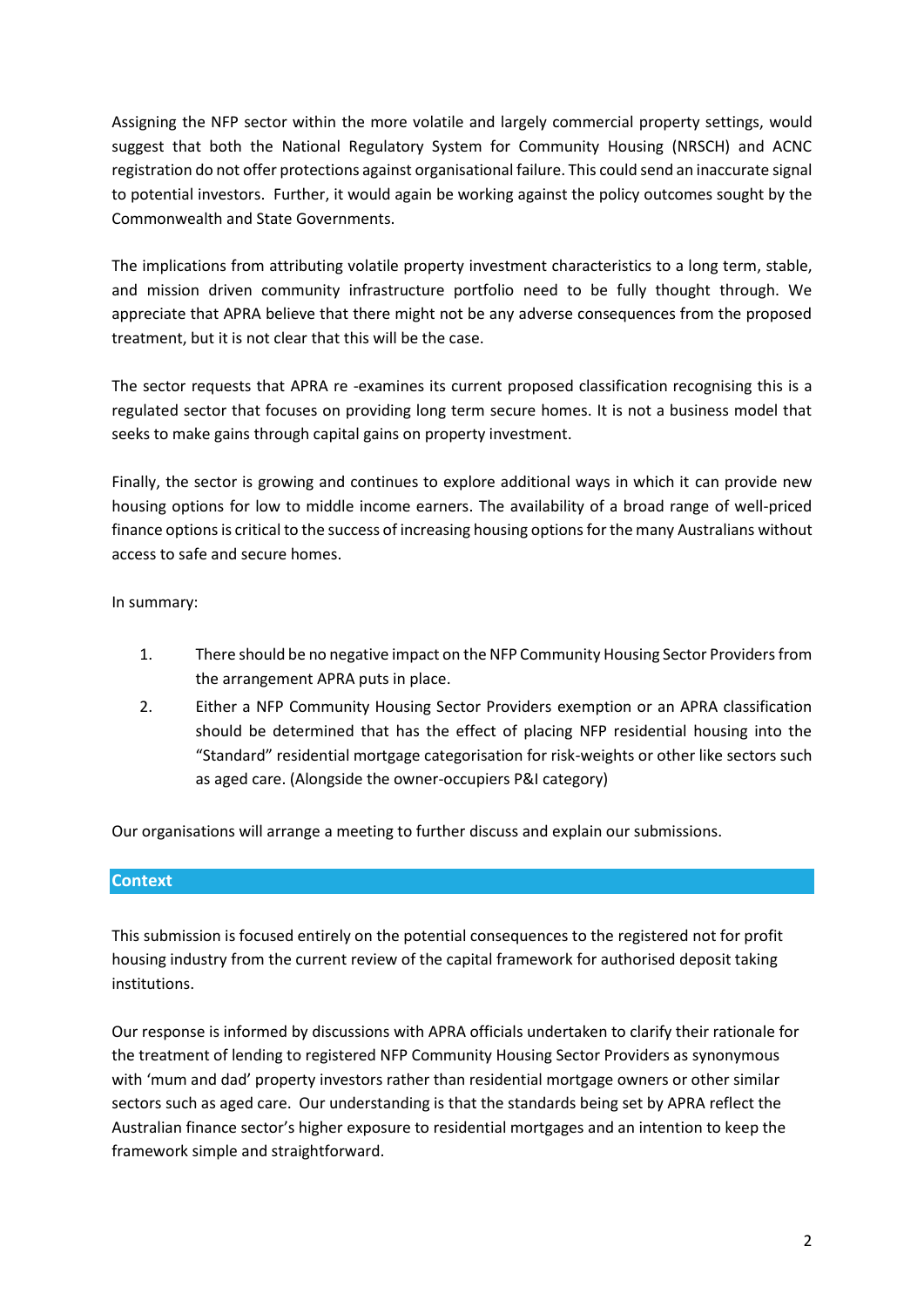From the consultations there is a view that the proposed treatment will have minimal impact on the NFP Community Housing Sector and that the larger financial institutions will have the flexibility to continue funding the industry in the same way as they have always done. While there is an increased understanding of our sector, there is risk that the capital framework within which we operate will have a potential negative impact on our industry and the supply of affordable homes.

The submission reinforces the nature of the NFP housing industry, its policy settings, regulatory environment, confidence of government and a proven track record as an economic shock absorber. There is much to be gained by recognising the industry as inherently low risk and should be treated separately from the investment property sector.

The response builds on our previous submission which was informed by a number of expert views. Griffith University Business School were instrumental in bringing together a body of research to underpin the submission. BDO and the Australian Banking Association (ABA) also provided background information on the technicalities of the capital framework and advised on the submission content. A wide range of CHPs and financial institutions have all had a significant input with modelling showing the potential impact of higher borrowing costs on the delivery of new affordable homes set out in Appendix 1.

**The Registered Not-For-Profit Housing Sector in Australia – Well Managed and Regulated**

# **NFP COMMUNITYHOUSING PROVIDERS**

CHPs have demonstrated capacity to successfully deliver new social and affordable homes.

CHPs reinvest their profits to improve services and increase the amount of housing they offer.

NFP CHPs have a range of competitive advantages, including: tax exemptions and the ability to take out loans against their assets.

CHPs' charitable [status](https://cityfutures.be.unsw.edu.au/research/projects/how-can-australian-build-rent-product-contribute-urban-renewal-and-affordable-housing-supply/) means that they are more cost effective in delivering social and affordable housing.

CHPs are viable, ethically run businesses driven by strong missions and values.

CHPs are careful stewards of public assets with a commitment to transparency: they are accountable through robust regulation and contractual arrangements.

CHPs have proven capability in managing tenancies and properties, supporting people, and building strong communities.

There are almost 400 Registered NFP community housing providers (CHPs) registered in one of three regulatory systems operating across Australia. Of these CHPs there are around 90 organisations registered as Tier1 or Tier2 in the National Regulatory System for Community Housing (NRSCH) and/ or classified as Housing Associations as in Victoria and WA, which own and/ or manage the majority of community housing. All these 90 organisations have been assessed as having the capability to develop new homes, with many of the larger CHPs having already developed new social and affordable properties.

In total, CHPs manage a \$30 billion-plus portfolio of more than 100,000 rental properties, which are home to people who are on low and moderate incomes who find it hard to access affordable or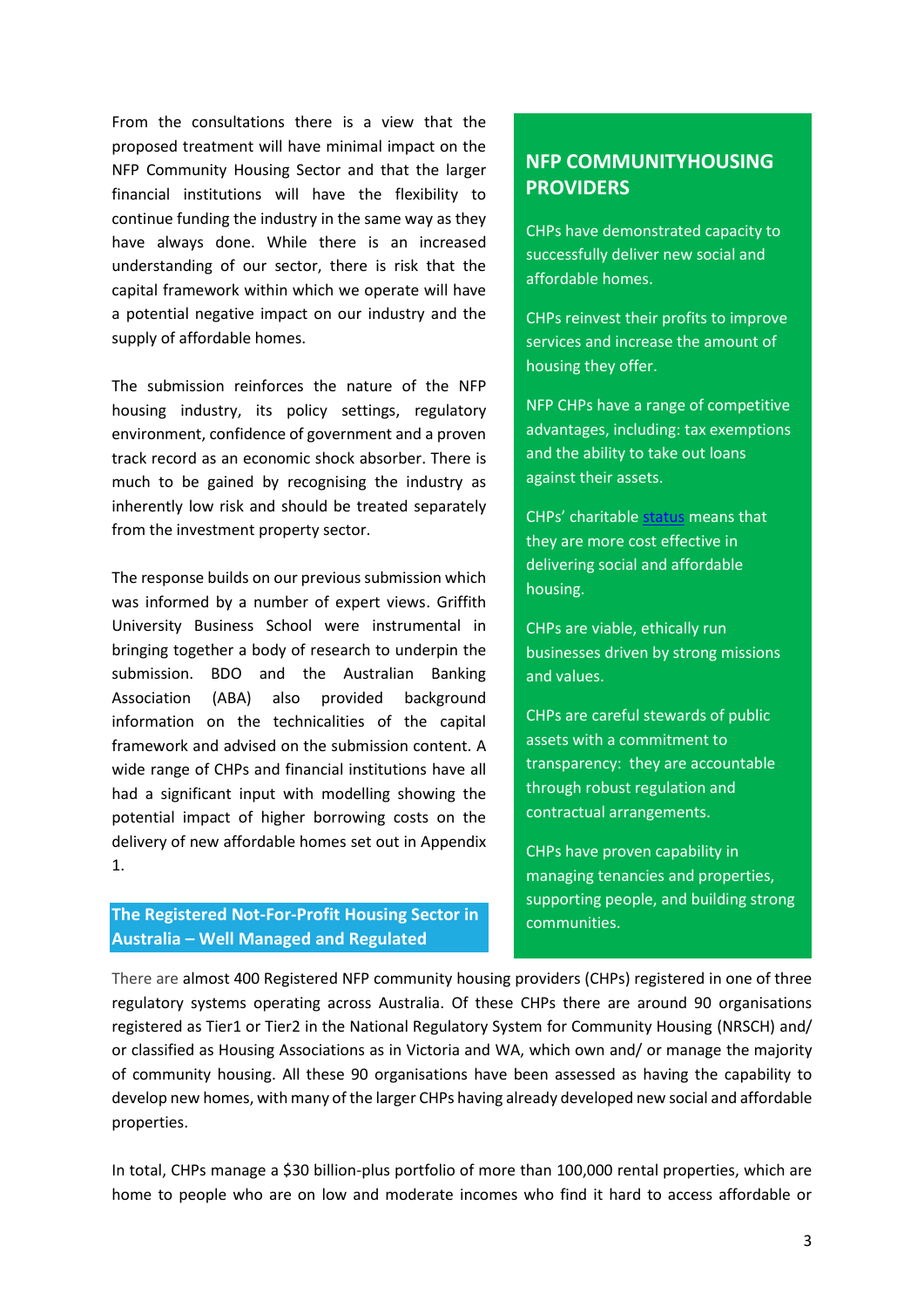appropriate housing in the private market. Our sector now manages around 20% of the total social housing portfolio in Australia - 25% if Indigenous community housing providers are also included.

The Australian Housing and Urban Research Institute (AHURI) in its Inquiry<sup>1</sup> into the capacity of the affordable housing industry found the community housing sector to be a 'strong cohort of commercially-oriented and independent NFP organisations with considerable capacity for further growth'. Also pointing out that 'many small-registered providers also have the potential for modest growth'.

CHPs are regulated, required to register with the state or territory regulatory office and subjected to annual compliance assessments.

The recent NRSCH publication<sup>2</sup> provides a recent summary of the current financial health of the sector. It demonstrates the viability of the sector while also providing evidence that the regulators have not been 'captured' by the sector. It is also worth noting that the sector was able to manage the impact of COVID-19 without adverse effects on operations or its tenants in contrast with other sectors. This resilience is the nature of our business and who we house, but nonetheless critical in determining the risk weighting that should be attached to the sector.

In considering the NFP industry's operating context, the sector is strongly connected to State Government social housing capabilities and resourcing. The sector itself has access to sophisticated external advice, strong skill-based governance and wider networking and partnering arrangements.

In addition, as noted above and explained further below, registered CHPs operate in a regulatory environment that significantly reduces the risk of business failure through early intervention to manage and address issues, and if necessary, a managed pathway ensures that, in extreme circumstances, a business is wound up without loss to tenants and investors.

### **Social and Affordable Housing demand on the rise**

Social and Affordable housing is in short supply. Recent research by City Futures, UNSW 'Filling the Gap'<sup>3</sup> estimates there is a current shortfall of 437,600 homes affordable to households in the bottom income quintile and an additional 213,700 affordable to those in the second bottom income quintile. Factoring in the projected need to 2036, the researchers estimate an additional 1.01 million affordable homes will be required. to meet the demand for these two groups.

3 [http://communityhousing.org.au/wp](http://communityhousing.org.au/wp-content/uploads/2019/03/Modelling_costs_of_housing_provision_FINAL.pdf)[content/uploads/2019/03/Modelling\\_costs\\_of\\_housing\\_provision\\_FINAL.pdf](http://communityhousing.org.au/wp-content/uploads/2019/03/Modelling_costs_of_housing_provision_FINAL.pdf)

<sup>1</sup> <https://www.ahuri.edu.au/research/final-reports/278>

<sup>2</sup> [NRSCH-Snapshot-Report-Performance-Financial-2019-2020-Updated-2-November-2020-circulated-out-of](https://www.nrsch.gov.au/__data/assets/pdf_file/0003/794352/NRSCH-Snapshot-Report-Performance-Financial-2019-2020-Updated-2-November-2020-circulated-out-of-session.pdf)[session.pdf](https://www.nrsch.gov.au/__data/assets/pdf_file/0003/794352/NRSCH-Snapshot-Report-Performance-Financial-2019-2020-Updated-2-November-2020-circulated-out-of-session.pdf)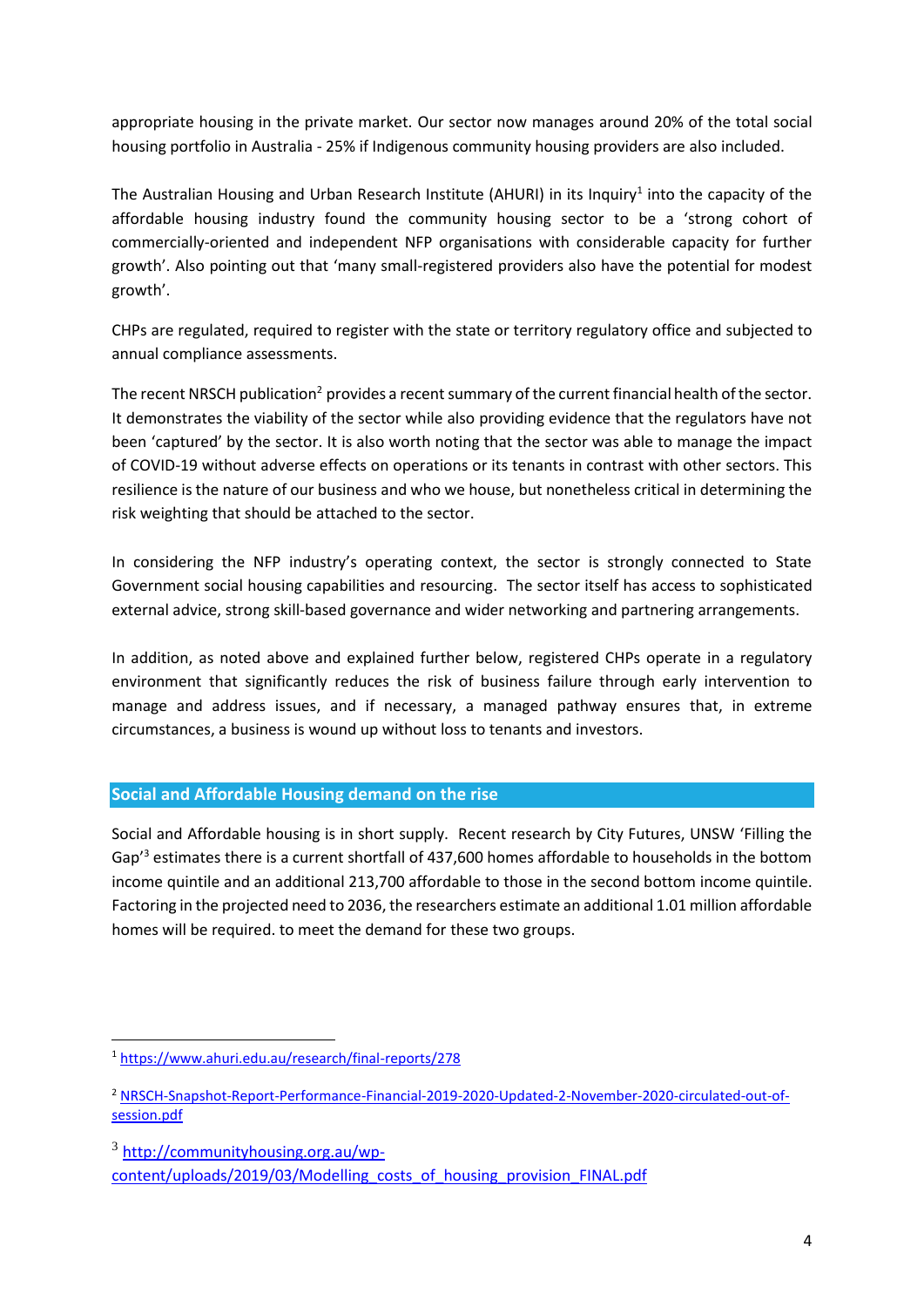There are also over 150,000 households on social housing wait lists. It is a feature of the households in need and the sectors response that in economically 'good times' or 'bad times' high unmet demand remains strong.

Infrastructure Australia in its 2019 Audit<sup>4</sup> reinforced the scale of the problem with Australian social housing identifying the funding shortfalls, the consequences in terms of the incidence of housing stress (11% of all Australian households were so defined in 2017) and the increase in homelessness between 2011 and 2016.

Infrastructure Australia also identified the potential for CHPs to be part of the solution. The community housing sector is growing, supporting governments to deliver high-quality services to social and affordable housing tenants. **Leveraging** further growth in the sector can increase innovation in social and affordable housing delivery and management, and improve the quality of housing services for tenants.

## **CHP supported by state, territory and federal governments**

The NFP community housing sector operates within a stable public policy framework that has been operational over a long period.

Over the past 40 years there has been a shift towards community housing as a policy goal of the Commonwealth and State Governments on a bipartisan basis.

This is reinforced by the confidence of the Federal Government in our sector as future place for government and private partnerships.

# **NRSCH – IN SUMMARY**

Set up in 2014 it aims to ensure a well governed well managed and viable community housing sector.

Registered organisations need to demonstrate compliance against seven performance standards including financial management, government and probity.

CHPs are required to make regular returns and are assessed for compliance at a frequency and to a degree commensurate with their risk.

Registrars have information and inspection powers and a graduated range of enforcement responses. Registrars can appoint a statutory manager .

As part of being eligible for registration, CHPs must have an approved wind up clause in their constitution to ensure against loss to investors and **harm to tenants.**

Since NRSCH was established 34 small (T3) CHPs have had their registration cancelled. In all but one case this was at the request of the CHP or because they merged.

Over the longer term this public policy framework has been supported by Federation Agreements, such as the Commonwealth State Housing Agreement, the National Affordable Housing Agreement (NAHA) and the National Housing & Homelessness Agreement (NHHA). Dedicated "social infrastructure" such as the National Regulatory System for Community Housing (NRSCH) and the

<sup>4</sup> [https://www.infrastructureaustralia.gov.au/sites/default/files/2019-](https://www.infrastructureaustralia.gov.au/sites/default/files/2019-08/Australian%20Infrastructure%20Audit%202019%20-%206.%20Social%20Infrastructure.pdf)

[<sup>08/</sup>Australian%20Infrastructure%20Audit%202019%20-%206.%20Social%20Infrastructure.pdf](https://www.infrastructureaustralia.gov.au/sites/default/files/2019-08/Australian%20Infrastructure%20Audit%202019%20-%206.%20Social%20Infrastructure.pdf)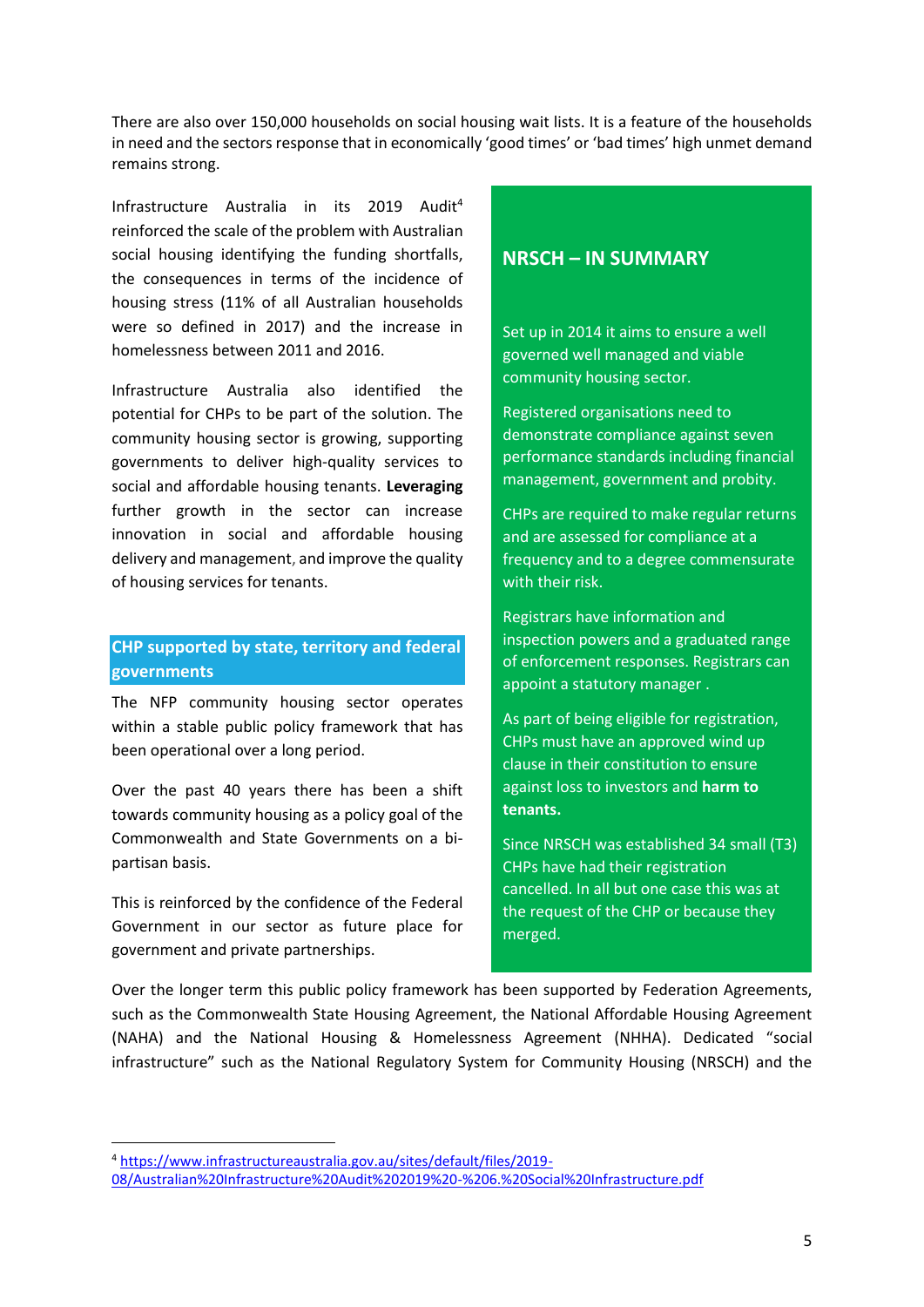National Housing Finance Investment Corporation (NHFIC) have also been legislated to support the sector's growth.

To put this into perspective, over the past two and a half years here have been three bond issues amounting to \$1.6b in investment going to the sector. This shows the strong confidence in the sector as a long-term safe-haven for investment.

State Governments are extending management contracts from three to 20 years in the confidence that the Community Housing Sector are financially viable long term.

Tri-partite agreements and provisions in the regulatory systems around the requirements should an organisation be wound up are important features that protect investors and provide assurance of the position of community housing.

In Victoria in late 2020, \$5.3b has been directed to deliver social housing outcomes with the NFP community housing sector to be the prime delivery vehicle.

In addition, the revenue streams are safe, long term and considered to be high quality. Over half of social housing tenants rely on Government benefits: about one third are over aged 55 and the majority are lower income households. Most tenants of NFP community housing sector Providers access Commonwealth Rent Assistance. This effectively makes Government the ultimate counterparty to the financial system we operate within.

Further to this, outside of COVID social security, payments are Indexed and this flows through to the rent tenants pay to CHPs.

NFP community housing sector Providers were stress tested during COVID and the GFC with long standing international data and evidence base as being a buffer to economic shocks.

The documented experience of the sector (domestically and internationally) during and after the 2008 GFC provides evidence of the stability of the sector. Its underlying cashflow driven by demand and the regulated context that ensures standards in governance and in all prudential matters.

### **Registered NFP CHPs operate within a strong regulatory framework**

All charitable organisations must be registered with the Australian Charities and Not-For-Profit Commission (ACNC) and must meet their Governance Standards $5$  to be registered and remain registered.

ACNC compliance powers<sup>6</sup> include providing regulatory advice, Enforceable Undertakings, Directions, suspending or removing board members, and ultimately, revoking charity status.

CHPs also need to be registered in one of three regulatory regimes specifically dedicated to community housing. All three, NRSCH and Victorian/ WA systems, share the same approach with relatively minor

<sup>5</sup> https://www.acnc.gov.au/for-charities/manage-your-charity/governance-hub/governance-standards

<sup>6</sup> https://www.acnc.gov.au/raise-concern/regulating-charities/how-we-ensure-charities-meet-their-obligations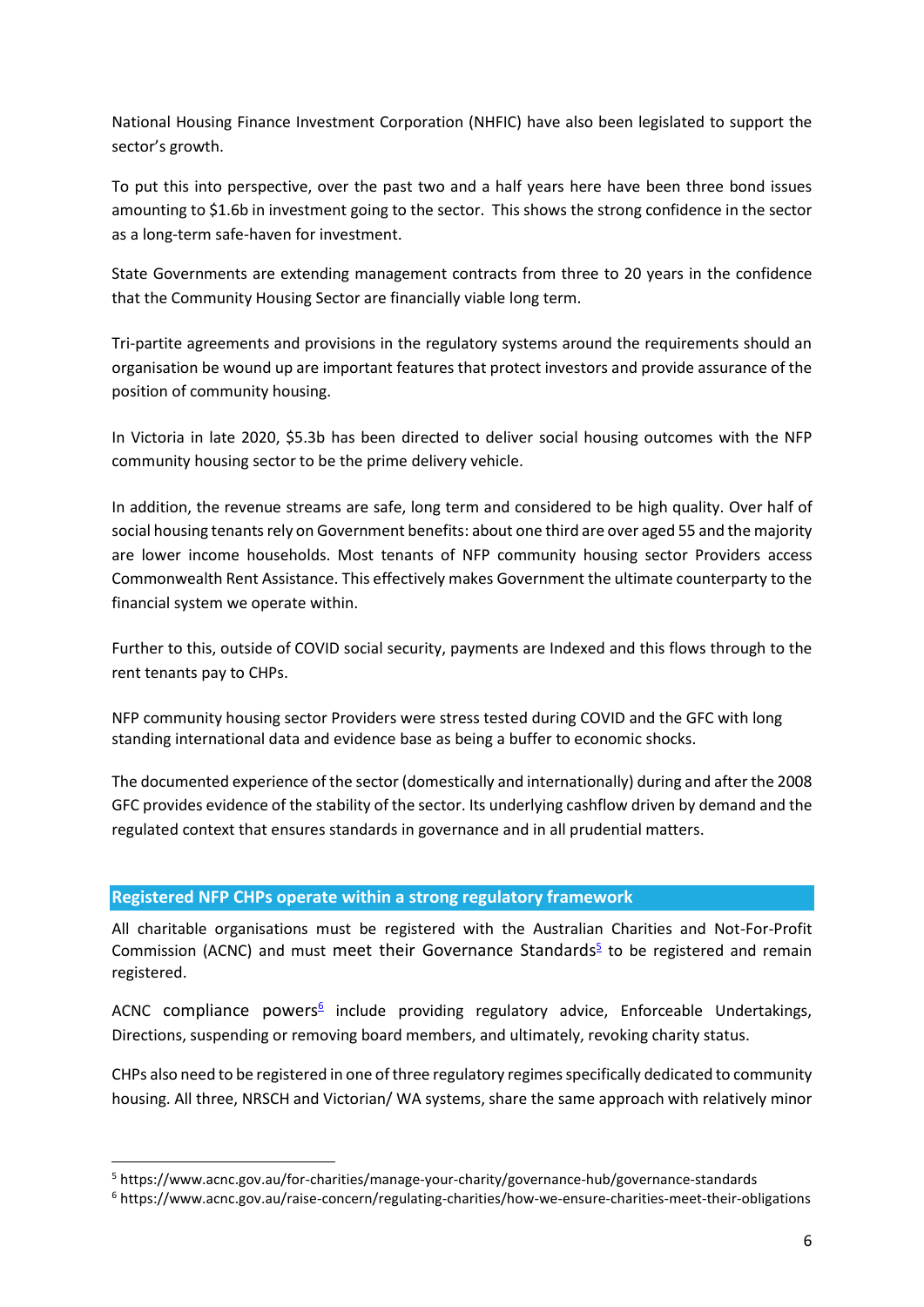differences to cater for different jurisdictional settings. For simplicity, this submission focuses on the NRSCH.

In addition to formal regulatory regimes, CHPs also operate under multiple contractual frameworks for the management and development of new housing.

Further, the use to which CHPs can put assets is severely constrained by state government caveats. This is far removed from the investor driven context where APRA is proposing to place CHPs. In addition, the due diligence by the finance institution lending to CHPs will invariably involve the CHP engaging with its government partner or working through the security provided by government (part) funded assets.

Clearly government has put in place dedicated Regulatory Structures to protect vulnerable residents, provide assurances to private and government funders and to ensure public confidence in these important policy outcomes. We contend that APRA should give this significant weight in setting the risk weighting of our sector.

### **Robust and long-standing governance**

The Australian regulatory regimes have increased the requirements on CHPs to have the highest levels of governance, which has been reinforced by the requirements of lenders.

Unlike other Sectors there has not been a default and to our knowledge this has not been the case in places such as the UK where the sector has been operating at scale for many years. In Australia we have adopted many of the UK features that add to the due diligence and governance frameworks that we operate in. If further evidence is required the English and Scottish housing association sectors' performance is supportive of this position.

Some strong governance features to emphasis:

- CHPs have skill-based Board of Directors with a mix of member nominated and independent non-executive directors exercising strategic control and setting high level policies within their Governance Charter.
- There is an expanding group of highly skilled senior executives, drawn from the private, public and industry sectors.
- Sophisticated financial, HRM and risk management policies often with dedicated Risk & Audit Committee structures and internal audit / deep dive checks and balances.

It is worth considering that our sector is as well governed as the aged care sector. Who have a lower risk position based on financial position and revenue streams. Whilst there are challenges for the aged care sector, our risk profile should be on a par, or lower, based on past and projected performance/ non failure, low revenue risk and no failures from our sector.

**CHPs are non-speculative, not market cycle driven and government backed to develop homes to operate for the long term**

Our sector is generally immune to recessionary impacts and is countercyclical to economic shocks.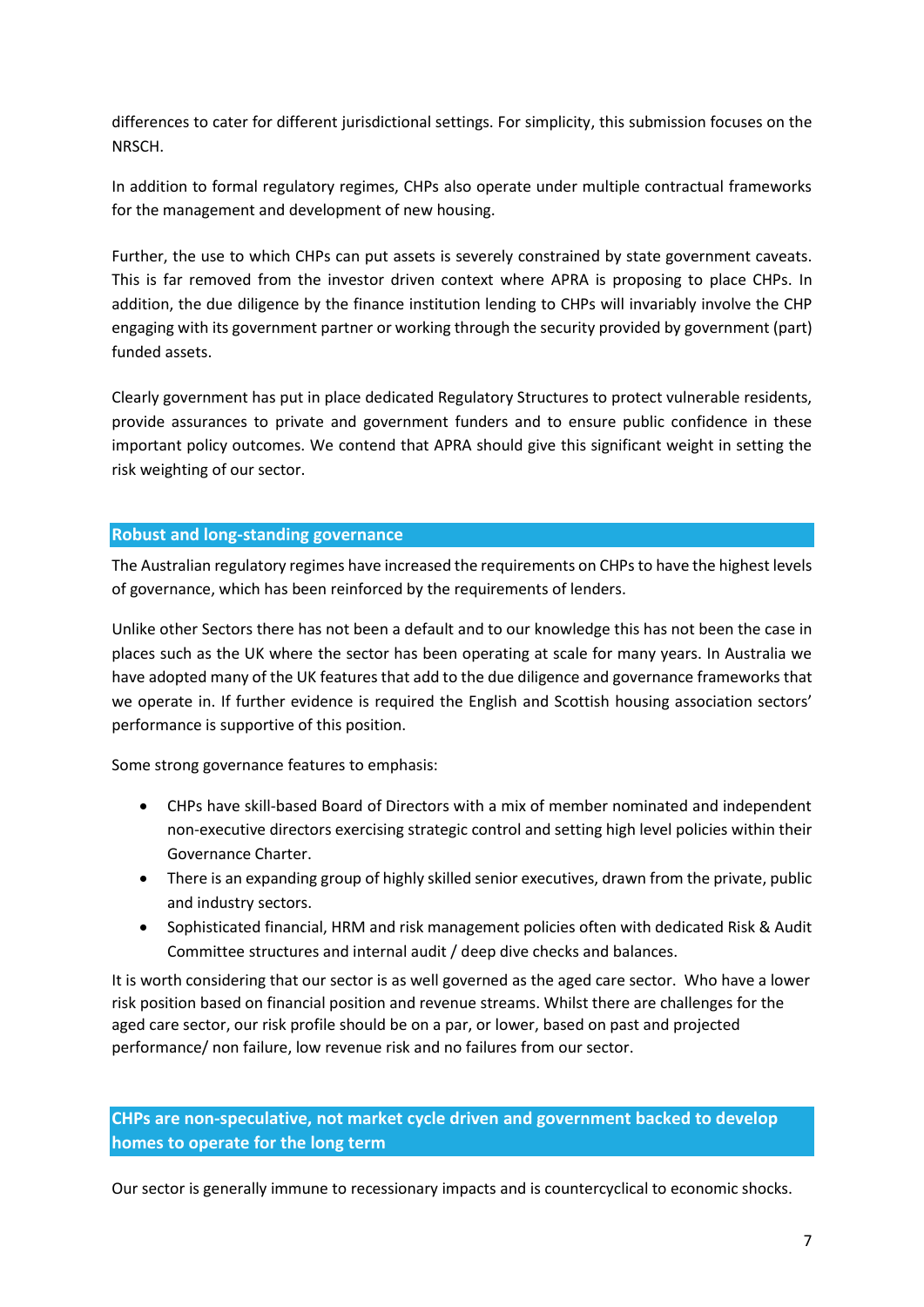Property investors are often driven by capital gain, respondent to market cycles and personal financial circumstances, our sector is better described as Profit For Purpose (PFP).

CHPs generally develop new homes in response to funding opportunities provided by State and Federal governments – typically a capital injection such as land, an operating subsidy or tax incentives to attract private capital. This means CHP development is subject to delivering specified outcomes and brings with it significant oversight of its progress. Contracts to develop housing are not awarded lightly.

The sector's mission is to deliver long term housing outcomes and their financial and operating model are not premised on market cycles – indeed the contracts under which they secure government funding often require them to provide the housing for very long periods if not 'in perpetuity'.

The experience of the NFP sector during the GFC illustrates the robustness of the sector. In the US the low-income housing sector underpinned by tax credits saw housing continue to be developed and to grow despite challenges around this crisis.

During the GFC, boards were not driven by the 'urgency' of the market but by maintaining their supply of long term social housing. Even more so at a time of need. There were no 'failures' in the UK and Europe that impacted banks and some housing associations actually entered the market to take up / build more dwellings, representing good value for their mission and contributing modestly to the stabilising efforts of Governments.

### **Why does APRA's treatment of the sector matter?**

In essence, anything which might increase the sector's financing costs comes at a price in terms of meeting unmet housing need.

Based on an estimation of additional financing costs on CHPs being treated as investors, we have carried out modelling in 2019 which also considers a future lens as has been out by forecasts for the financing environment in 2023 onward (as set out in Appendix 1). The current financing and investment environment has potentially lower costs and reduced social impact loss there is still a significant impact that additional weighting would place on NFP community housing entities.

It is also worth recognising that the signalling under this Framework will impact the risk teams view of social housing. We note (as per section 6.4) APRA proposed to move IPRE exposures off the supervisory slotting approach and allow IRB ADIs to use internal models for this asset class.

Banks are currently working through their internal models to ensure the risk profile of social housing is accurately reflected which will result in a lower risk weighting for these exposures. Any signalling that APRA places on the sector will be critical to how the pricing will land with banks and lending.

The risk of could be an additional 45 bps, basically the current difference between owner-occupied P&I loans and investor interest only loans at current rates. For the sector to address the unmet demand for social and affordable housing requires a significant investment of new debt and equity capital to be brought into the sector. APRA-regulated bank debt is an important component of this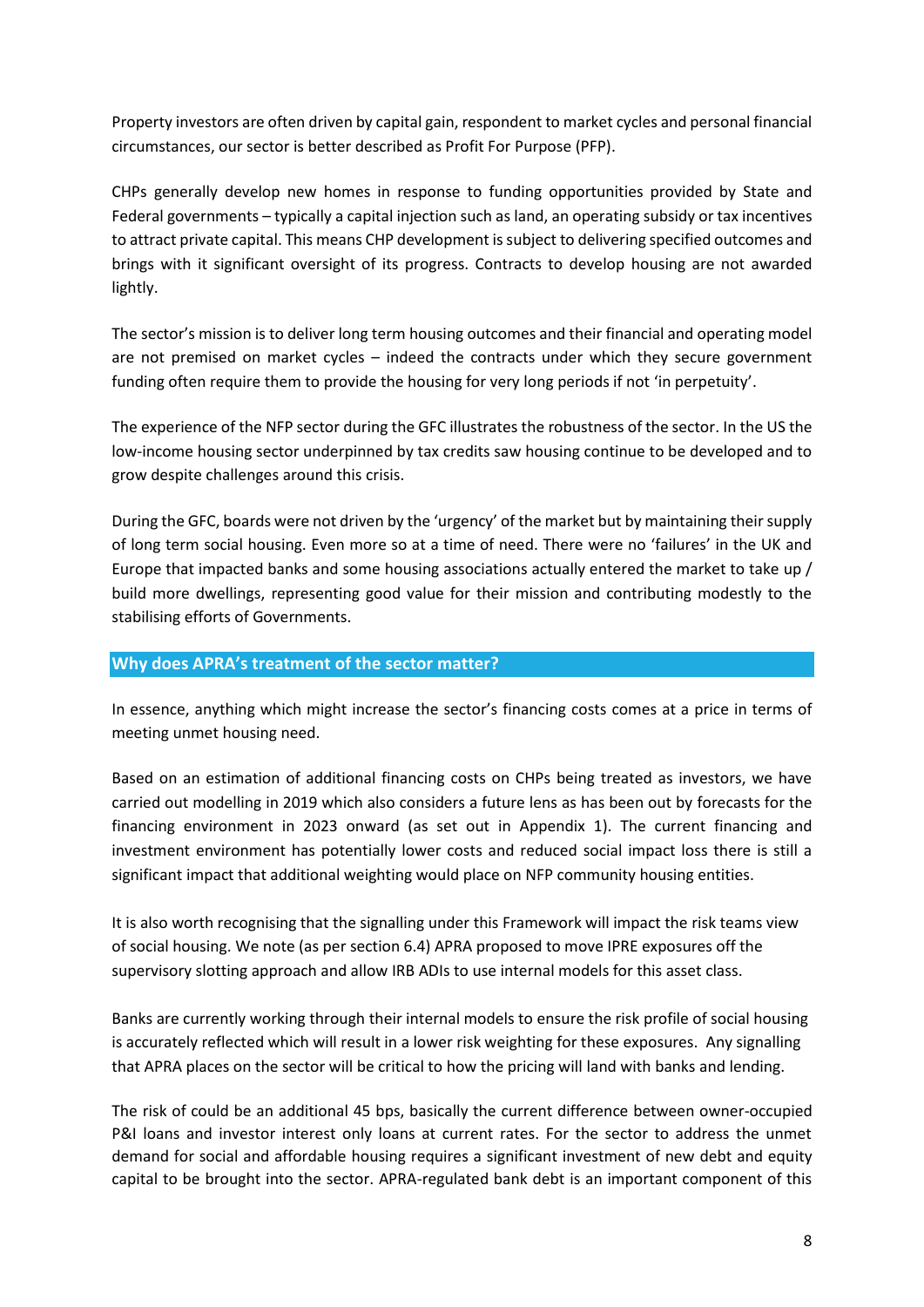and a 45 bps premium in the cost of borrowing by the sector equates to up to \$40 million pa in additional interest cost. The opportunity cost of this level of increased cost is up to 100 social and affordable homes pa not being built, every year.

CHPs have tended to use NHFIC for their finance, however the financial eco-system for social and affordable housing and continued growth of the sector will depend on a range of financial institutions. It is not in the Commonwealth or States policy intent to see perverse and negative outcomes such as:-

- $\triangleright$  The cost of capital rising and/or the availability of capital declining.
- ➢ The NHFIC increasingly positioned as **the** sector lender if other funders cannot respond adequately and innovatively to the sectors needs.
- $\triangleright$  An unintended change in the finance and investment eco-system.
- $\triangleright$  Reduced social impact investment and housing outcomes for tens of thousands of Australians.

#### **About our Organisations**

This submission is made jointly by three national representative organisations, all of which share a commitment to the provision of housing that is affordable to households on low to moderate incomes.

**The Community Housing Industry Association (CHIA)** is the industry peak for community housing providers across Australia. The industry provides one in five of Australia's social housing properties, complementing public housing. Community housing providers manage a \$30 billion-plus portfolio of more than 80,000 rental properties, which, are home to people who are on low and moderate incomes and who find it hard to access affordable or appropriate housing in the private market. Our 155 members include the largest to those with less than 100 homes. Our members provide a diverse range of housing for Aboriginal people, people with disabilities and the formerly homeless.

**National Shelter** is a non-government peak organisation that aims to improve housing access, affordability, appropriateness, safety and security for people on low incomes. Since 1976 it aims to work towards every Australian having access to housing that is affordable, adequate, secure and meets their needs.

**Powerhousing Australia** is a national peak representative body of 35 leading growth community housing providers who develop and manage social and affordable housing. PowerHousing Australia is the Australian member of the International Housing Partnership which brings together housing organisations across the UK, USA, Canada and Australia.